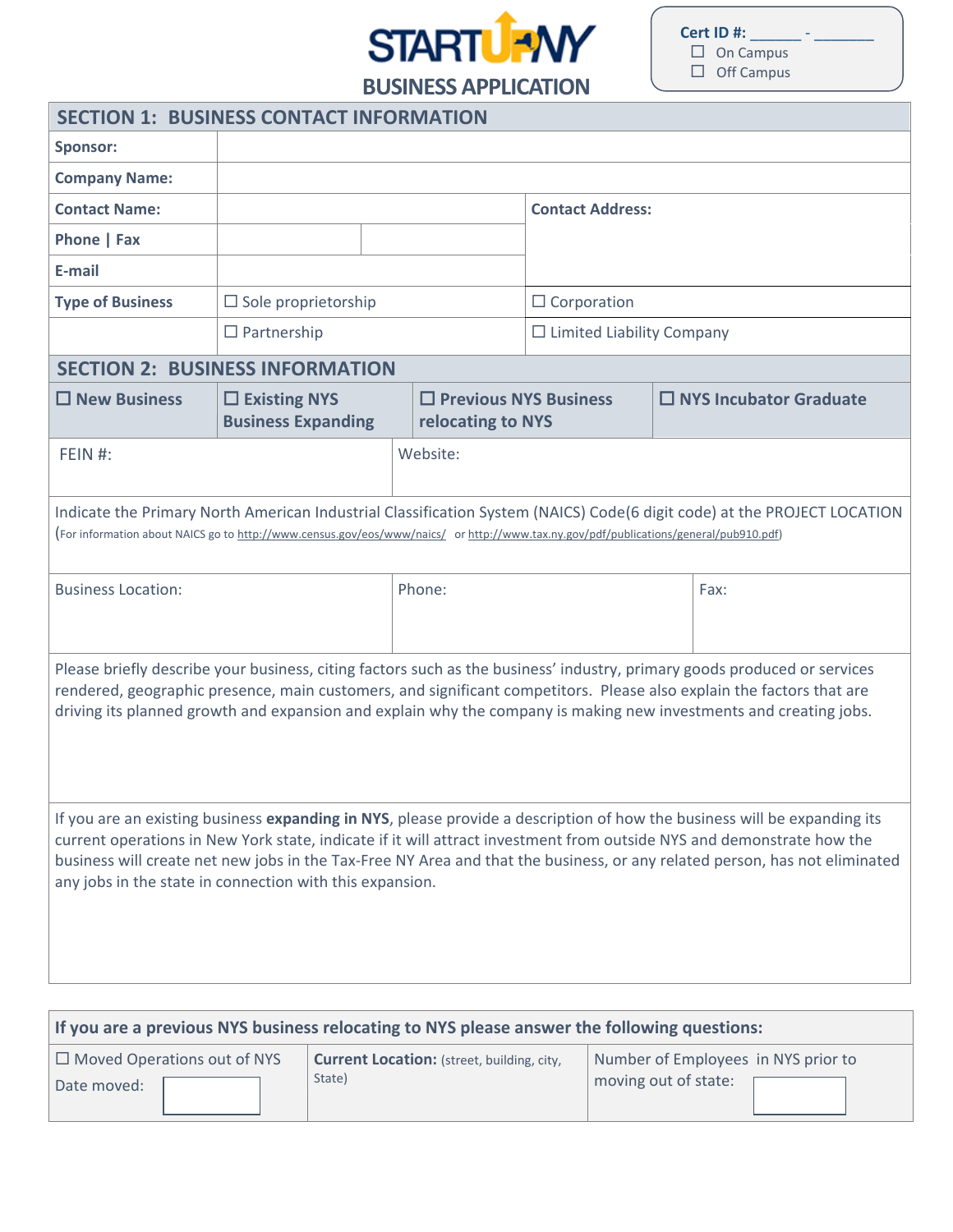Please provide an explanation of plans to move back to NYS and demonstrate below how the business will substantially restore the jobs in NYS that it previously had moved out of state:

#### **SECTION 3: EMPLOYMENT**

Indicate the number of employees of the business and related persons in the state as of the date this application is being completed :

Using the table below, please indicate the average number of employees of the business and its related persons in the state during the year immediately preceding the year in which the business submits its application to locate in a Tax-Free NY Area.

**To determine the average, add together the total number of employees of the business and its related persons in NYS on March 31st, June 30th, September 30th and December 31st and divide by the total number of such dates occurring within such year in which the applicant was located in NYS. Indicate "NA" for any date that the applicant was not located in NYS.** 

|                                                                                                          | Mar $31^{st}$ | June 30 <sup>th</sup> | Sept 30 <sup>th</sup> | Dec 31st | Average |
|----------------------------------------------------------------------------------------------------------|---------------|-----------------------|-----------------------|----------|---------|
| a. Full-Time Jobs                                                                                        |               |                       |                       |          |         |
| (Employees that have worked 35 or more hours per week)                                                   |               |                       |                       |          |         |
| b. Part-Time Jobs                                                                                        |               |                       |                       |          |         |
| (Employees that have worked less than 35 hours per week)                                                 |               |                       |                       |          |         |
| c. Full-Time Equivalents (FTEs) of above Part-Time Jobs                                                  |               |                       |                       |          |         |
| (An FTE is any combination of two or more part-time                                                      |               |                       |                       |          |         |
| jobs that, when combined together, constitute the<br>equivalent of a job of at least 35 hours per week). |               |                       |                       |          |         |
| Total FTEs (add rows a & c)                                                                              |               |                       |                       |          |         |
|                                                                                                          |               |                       |                       |          |         |

Using the table below, please indicate the number of net new jobs (Full-time and full-time equivalents) and expected salaries for each job type for each year in the chart below. Please describe the type of job, by general category. The net new jobs should be indicated **as cumulative.**

|                                |                                 |                                        | <b>Cumulative Number of Net New Jobs</b> |                |        |                   |  |
|--------------------------------|---------------------------------|----------------------------------------|------------------------------------------|----------------|--------|-------------------|--|
| <b>Job Title/Category</b>      | Average annual<br><b>Salary</b> | Year 1<br>(first year of<br>operation) | Year 2                                   | Year 3         | Year 4 | Year <sub>5</sub> |  |
| ex. Production Line Supervisor | 32,000                          | 3                                      | $\overline{4}$                           | $\overline{4}$ | 5      | 5                 |  |
|                                |                                 |                                        |                                          |                |        |                   |  |
|                                |                                 |                                        |                                          |                |        |                   |  |
|                                |                                 |                                        |                                          |                |        |                   |  |
|                                |                                 |                                        |                                          |                |        |                   |  |
|                                |                                 |                                        |                                          |                |        |                   |  |
|                                |                                 |                                        |                                          |                |        |                   |  |
| <b>Total Net New Jobs</b>      |                                 |                                        |                                          |                |        |                   |  |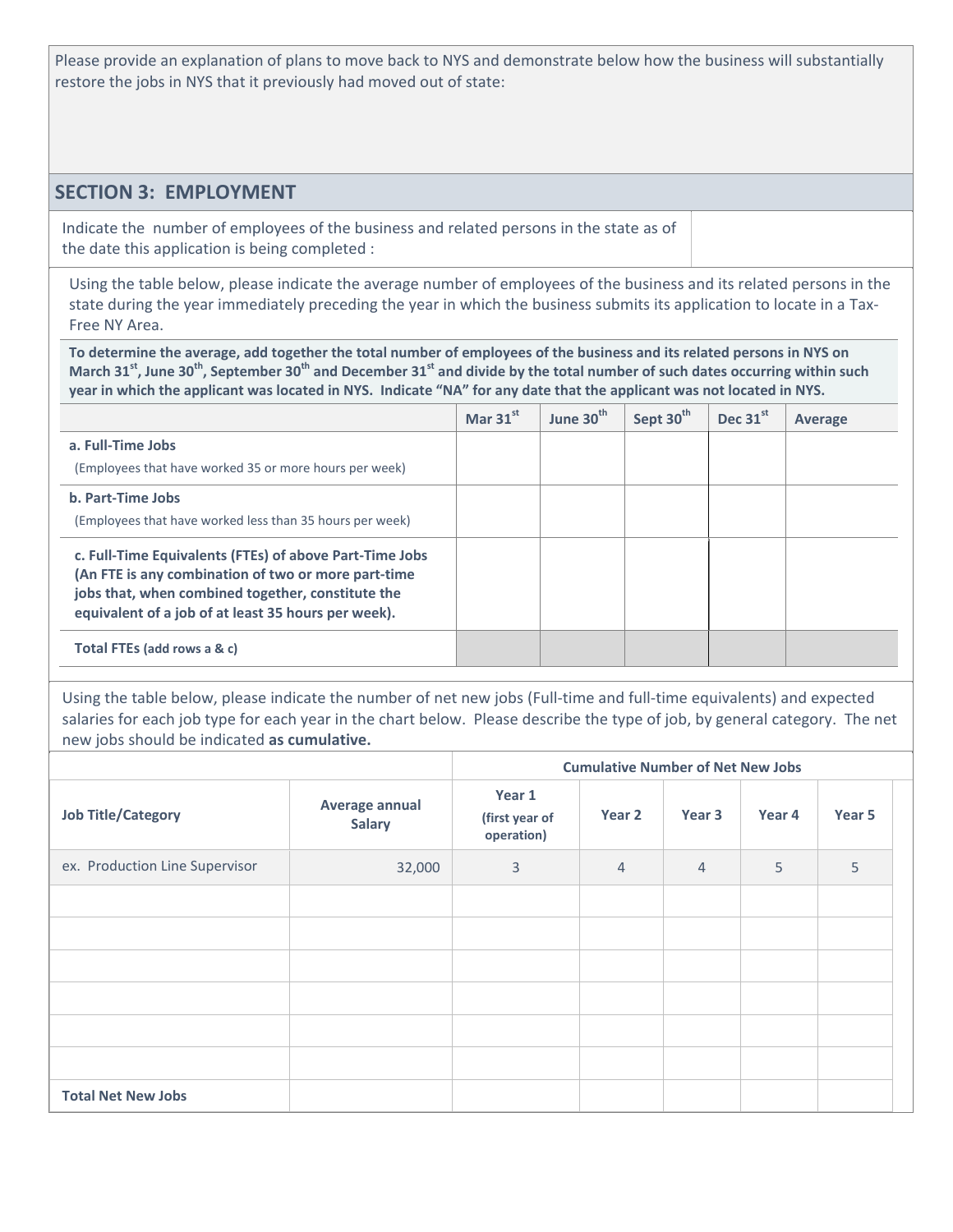Please describe how the business plans to recruit employees from the local workforce:

**Section 4: INVESTMENT** *Please include only capital investments. Capital investment means investments in tangible personal property or other tangible property which is depreciable pursuant to section 179 (d) of the United States Internal Revenue Code. Capital investments do not include operating expenses such as office supplies, utilities, rent, and other recurring expenses.* 

| <b>Type of Investment</b>          | <b>Total Amount of Investment</b> |        |                   |        |        |  |  |
|------------------------------------|-----------------------------------|--------|-------------------|--------|--------|--|--|
|                                    | Year 1                            | Year 2 | Year <sub>3</sub> | Year 4 | Year 5 |  |  |
| <b>Building acquisition</b>        |                                   |        |                   |        |        |  |  |
| <b>Building renovation</b>         |                                   |        |                   |        |        |  |  |
| New construction                   |                                   |        |                   |        |        |  |  |
| Production machinery & equipment   |                                   |        |                   |        |        |  |  |
| Furniture, fixtures & equipment    |                                   |        |                   |        |        |  |  |
| <b>Total Projected Investments</b> |                                   |        |                   |        |        |  |  |

### **SECTION 5: BUSINESS COMPETITORS**

**Will the business compete with other businesses in the same community but outside of the Tax-Free NY Area?**

*"Competitor" means a business that produces, manufactures, or sells the same or substantially similar product or provides the same services, and competes for the same customers or clients as an applicant for the START-UP NY Program.* **"***Community" means the census tract or tracts containing an approved Tax-Free NY Area and the census tracts immediately contiguous to such census tract or tracts.*

 $\Box$  Yes  $\Box$  No  $\Box$  Unsure

By checking **no,** you are attesting that the applicant business will not compete with other businesses in the same community but outside the Tax-Free NY Area). If **yes**, please provide the names and addresses of the businesses with whom the applicant business will be competing. (*Use additional sheets as necessary)*

| <b>Name of Business Competitor:</b> | <b>Name of Business Competitor:</b> |
|-------------------------------------|-------------------------------------|
| <b>Address:</b>                     | <b>Address:</b>                     |
|                                     |                                     |

# **SECTION 6: RELATED PERSONS**

Please indicate below, all related persons to the business applying. (*Use additional sheet if necessary) Related person is defined pursuant to §465 (b) (3) (c) of the Internal Revenue Code (See Instructions)*

| Name of Entity (related person) (include address): |                       |  |  |  |
|----------------------------------------------------|-----------------------|--|--|--|
| <b>Form of Organization:</b>                       | FEIN (or SS#):        |  |  |  |
| <b>Contact Person(s):</b>                          | <b>Contact Phone:</b> |  |  |  |
| 'Comments:                                         |                       |  |  |  |